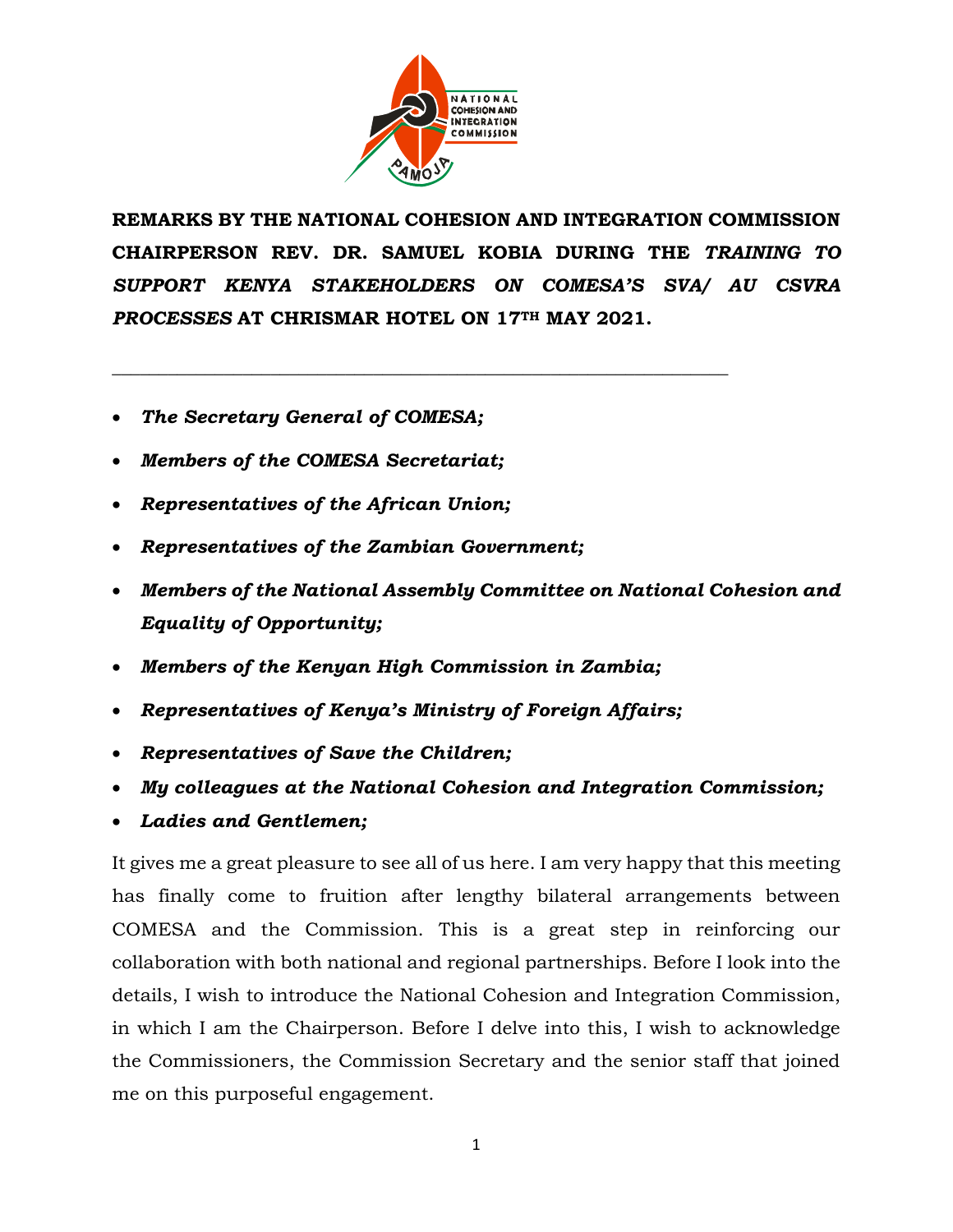The Commission was established after the chaos of 2007/2008 general elections with the key mandate to facilitate and promote equality of opportunity, good relations, harmony and peaceful co-existence among persons of different religious, ethnic and affiliations. In order to achieve this mandate, the Commission has adopted four main strategies including research, public education and advocacy, peace building, investigations and enforcement. Although the Commission has recorded substantive progress, a lot still needs to be done to cultivate a more cohesive society.

#### **Ladies and Gentlemen**

In order to succeed in the field of peace building, the Commission cannot work by itself. We require partnerships. A saying goes that if you want to go faster, walk alone but if you want to go far, walk with others. At the Commission, we prefer to go far. So, we are willing to join efforts with like-minded stakeholders to ensure that Kenya is a peaceful country. In doing so, we harness both state and non-state partnerships with the aim of sharing experiences and techniques, design frameworks of conflict analysis and undertake joint interventions. Indeed, broad-based collaborations with like-minded national, regional, continental and even global partners work very well in strengthening the national peace building infrastructure. It is therefore, not a coincident that the Commission participated in the training offered by COMESA in 2019 in Machakos, Kenya. We were privileged to meet the African Union at the same training. This was the first step to a series of correspondence that has brought us here today.

#### **Honorable members**

In my thinking, I realized that there is one strand that ties all the institutions represented in this training. We all want Kenya to be a peaceful country. Of course, the mandate of some of the institutions goes well beyond Kenya to cover other countries. This only strengthens the convergence of our goals because, although the Commission's mandate is only national, we acknowledge that peace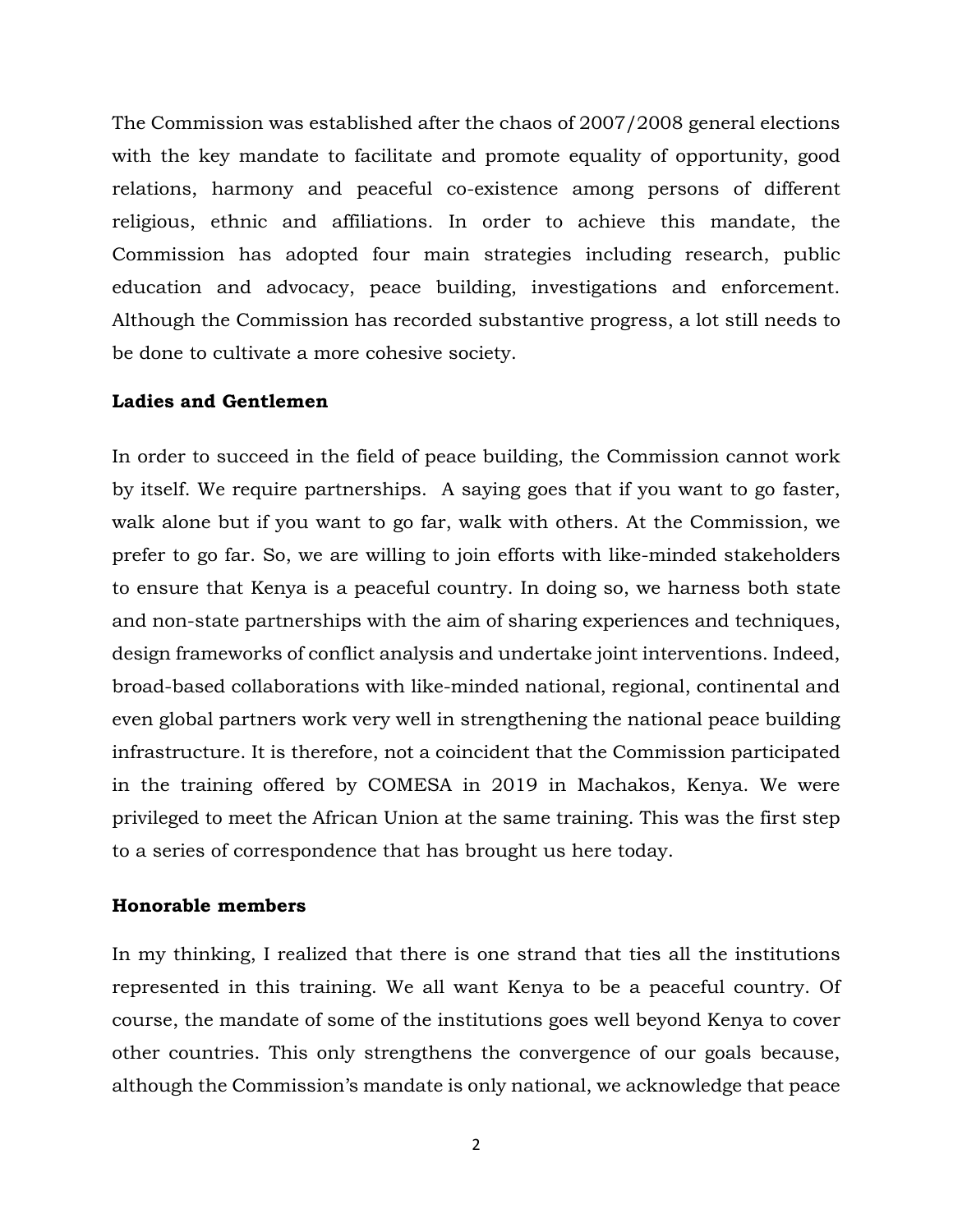in our neighboring countries translates to peace at home and vice versa. And indeed, peace in the world also means peace at home. So, as much as we do not work beyond our country, we fully complement partners who work towards achieving peace across our borders.

I also realized that we need each other because of the different strengths we bring to the table. While some will moot and implement programs, others will advocate for change in the policy environment, and yet others will actualize these policy and legislative changes. This is the full cycle of change that is sustainable because it does not only address the apparent issues but also targets structural challenges.

In so many words, am saying that the Commission is ready to complement the efforts of the African Union and COMESA in exploring avenues to deliver sustainable peace to Kenya, the COMESA region and the continent at large. This is partly why we agreed to participate in this training to understand the work that both the AU and COMESA are doing in addressing underlying causes of conflict. At home, we are already working closely with the National Assembly Committee on National Cohesion and Equal Opportunity to promote social cohesion among Kenyans.

#### **Ladies and Gentlemen,**

The key strategic direction of the Commission for the next one and a half years is to deliver a peaceful election in the country. As you know, Kenya's elections have been accompanied by intermittent violence since the early 90's. Today, violence has become a common means of expressing opposition and dissent on most issues. It is therefore a momentous task for us to address all potential sources of violence as we head to these general elections. One of the identified roadblocks to a violence-free election in Kenya is inadequate or total lack of immediate interventions to curb escalation of violence. This has propagated more instability around elections. In our election's roadmap, we want to strategically disrupt violence by establishing a robust election early warning and rapid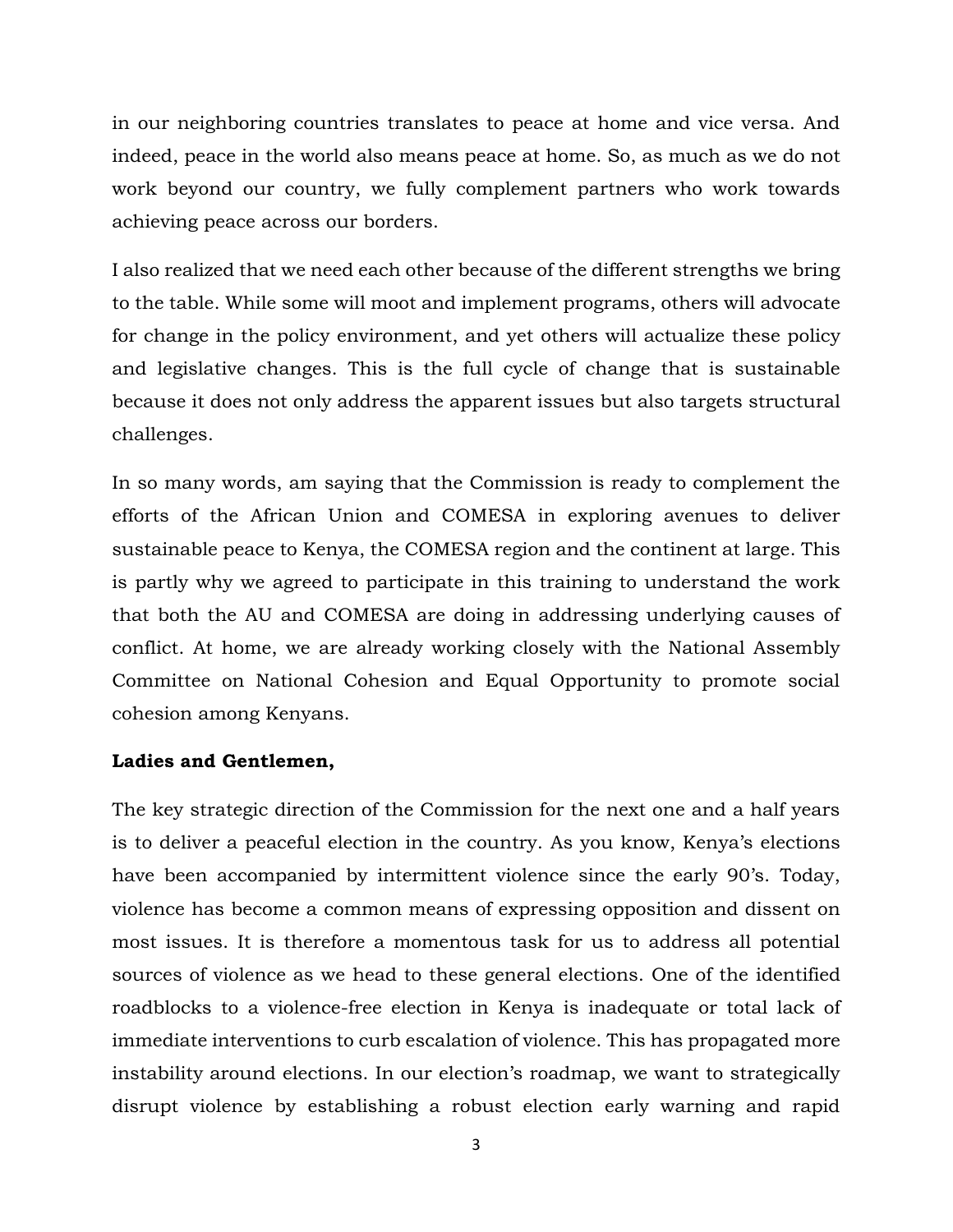response system that will tap into the existing sub-systems across the country. In this regard, the Commission also wishes to learn from the continental and regional early warning systems established by both the AU and COMESA.

## **Distinguished delegates**

Another major source of electoral conflicts in Kenya is the prevailing structural inequalities in the distribution of both economic and political resources. The resulting violence is only a symptom of broader failures to address grievances within a society. Many may agree that the monitoring of the progress of peace is obviously important in any post-conflict society like Kenya. But how does one measure peace or cohesion, a fluid, highly subjective phenomenon? Adding to the difficulty is the changing content of norms such as peace and cohesion across both time and space. In fact, Johan Galtung's definition of peace that differentiates negative and positive peace demonstrates just how complex it is. So, the very notion of a peace index or social cohesion barometer seems to embody an impossible quest.

Nevertheless, the Commission embarked on this quest in 2014 by developing a set of quantitative indicators to measure social cohesion and then applied them across the country. The results showed highlighted the critical components that needed a lot of attention in the Kenyan context including the issues of equity and trust. The Commission is undertaking a similar social cohesion index this year. The Commission is ready to learn about more innovative approaches to achieve this.

# **Honorable members,**

The challenge of elections and instability around elections is not unique to Kenya. It is a common challenge experienced in most countries in the world. The fact that we almost reached the brink of a civil war in 2007 woke us to the realization of the effects of such violence to the social fabric and the economy. That is why we would like to learn from other countries like Zambia on how we